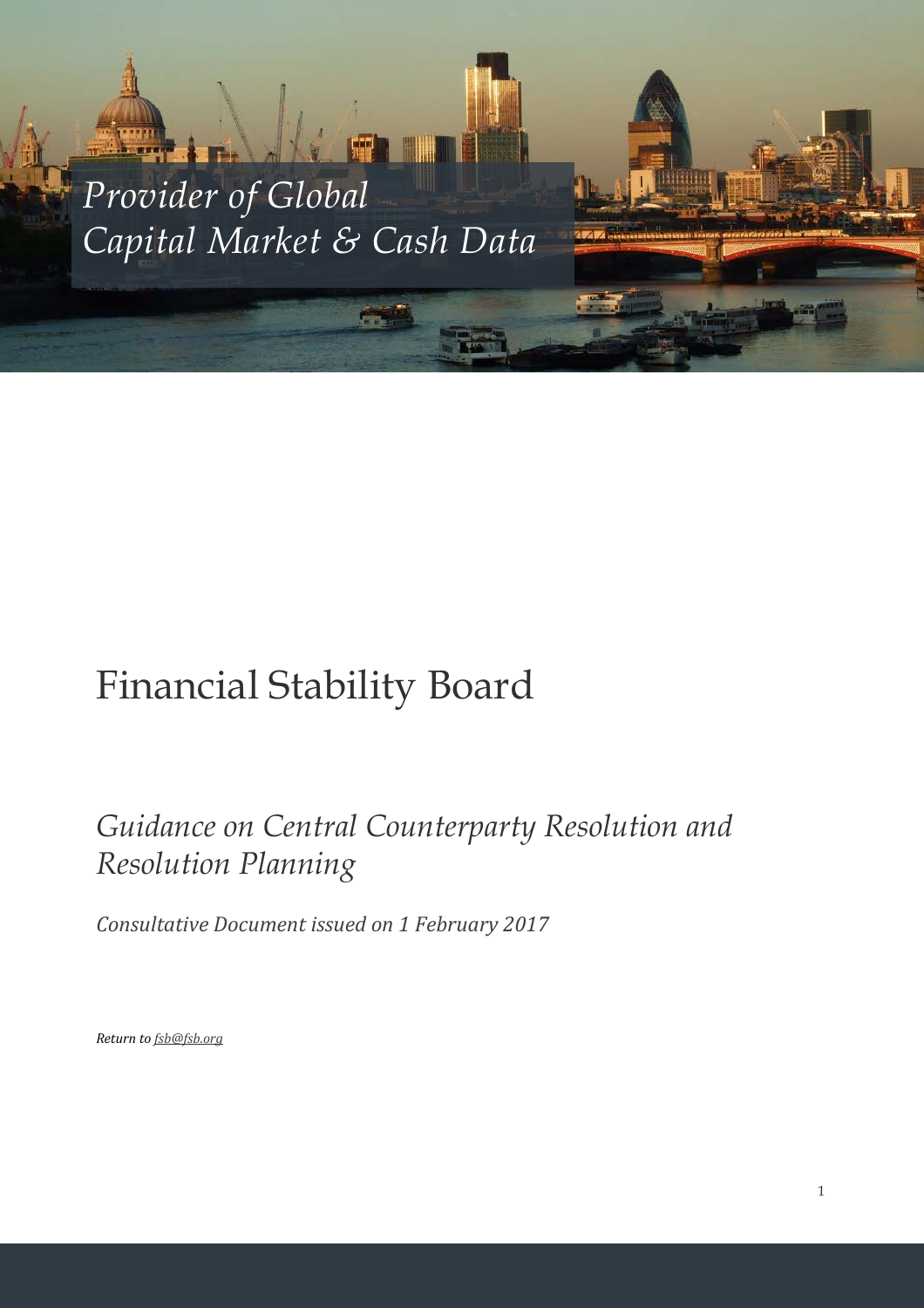

Secretariat Financial Stability Board c/o BIS Centralbahnplatz 2 CH-4052 Basel Switzerland fsb@fsb.org

*Permission granted for public posting on FSB website*

9 March 2017

Dear Sir or Madam,

The firm of Thomas Murray wishes to thank the Financial Stability Board for the opportunity to comment on "Guidance on Central Counterparty Resolution and Resolution Planning," its further Consultative Document on this CCP question, issued on 1 February 2017.

Our remarks carry forward the spirit of what was submitted in response to the August 2016 discussion note on CCP resolution, and focuses it on these ten subject areas.

Since the 2009 G20 Pittsburgh Communique, which unexpectedly put heavy reliance on central counterparty clearing to "solve" the risks inherent in over-the-counter derivatives, analysts here have examined the potential effects of this policy objective step-by-step. Our essential concerns were related to continuing market activity; and, on behalf of general clearing member clients, monitoring what their evolving liabilities might be. *No matter what the market conditions, trades must be cleared, even if an* infrastructure is being closed down - and this point will be central to the commentary provided in this letter.

CCP structures and operations have been transformed since 2009 to meet the new mandate set by G20, and the OTC mix has begun to be added in size into clearinghouse books. The risk managers seem to be handling the changeover. This firm, however, remains very concerned by the cost transfers from the bilateral contracting parties to the clearinghouses, making them extremely expensive to use; and also by falling liquidity and shrinking collateral pools due to other regulatory changes in the financial system. A significant drop in liquidity indicates ill health of a capital market.

*Risk management in a clearinghouse does not eliminate risk; it mutualises bilateral counterparty risk for the* duration of the contract. The costs of risk have been moved laterally from the two parties contracting to a more *public venue.*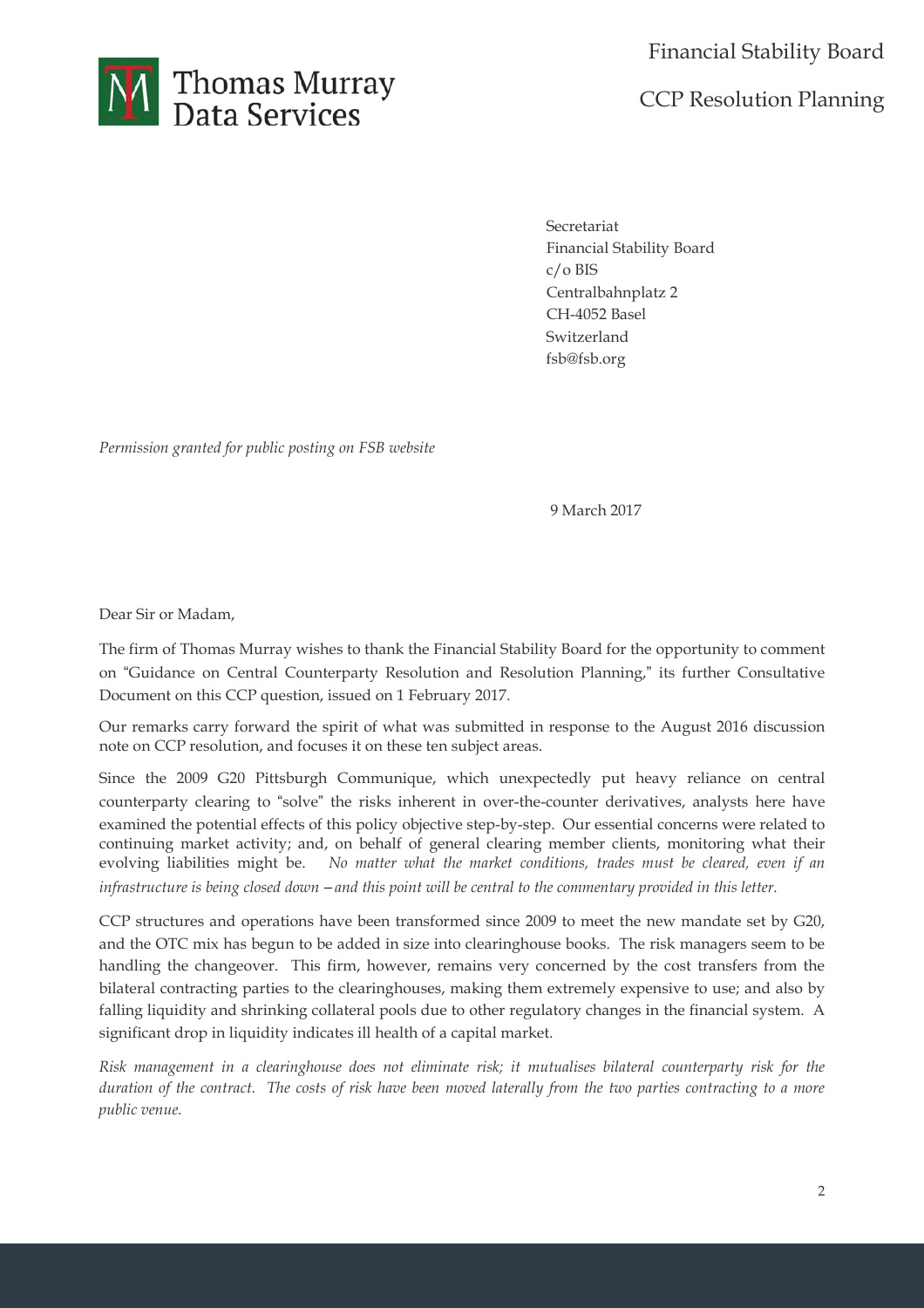

#### **The firm**

The sole subject matter of this company is the analysis of the operations of the world's post-trade capital market infrastructures and related asset custody services. Thomas Murray was founded 24 years ago as a private limited company registered in the United Kingdom. It is owned by 90 individual investors; with no institutional ties of any kind, the ownership and business purpose assures the independence of viewpoint that is essential for credible analytical and advisory services.

The firm's analyses cover 430+ various types of infrastructures in more than 100 marketplaces. The question that led to the founding of Thomas Murray was global custody, and from there the business coverage spread by geography and line of business. Today, the firm's analytical coverage includes central securities depositories, custodians (global, national, and sub-custodian), settlement houses, clearing houses, transfer agents, payment systems, cash correspondents, as well as registrars.

The firm has stepped up its monitoring of CCPs in their new environment since 2012, evaluating six kinds of risk: counterparty, treasury and liquidity, asset safety, financial, operational, and governance and transparency. Assistance has been provided to CCPs for their self-assessments against the CPMI-IOSCO Principles for Financial Market Infrastructures.

Thomas Murray believes that its extensive knowledge of financial market infrastructures, generally and globally, may give weight to the comments that follow.

#### **General observations**

As with the August 2016 market consultation, there are passages in the current text that refer to resolution in which the reader appears to be guided back to recovery. Certainly, recovery would be preferable to the need to wind down a market infrastructure – but guidance by the public authorities will have to be clear that beyond a certain point there can be no going back. Thomas Murray would recommend ending the usage of "recovery and resolution" as a single term. The two subjects need to be distinguished at every level, including language usage.

There is an evident need to set out the guidelines for the moment of determining that recovery of a CCP will no longer be possible, and that the switchover to resolution becomes inevitable and irreversible. It would be an extraordinarily difficult decision to take. Fundamentally, up to that very last moment, the point where the resolution authority declares that the CCP cannot be recovered, it should be led by clearing house management while reporting to its usual authorities. It must maintain its front-line operational authority.

As matters stand, the world's financial system has been guided by public authorities to a point where it is terribly dependent on the continued operation of half a dozen very large clearing houses for this singular, indispensable capital markets function.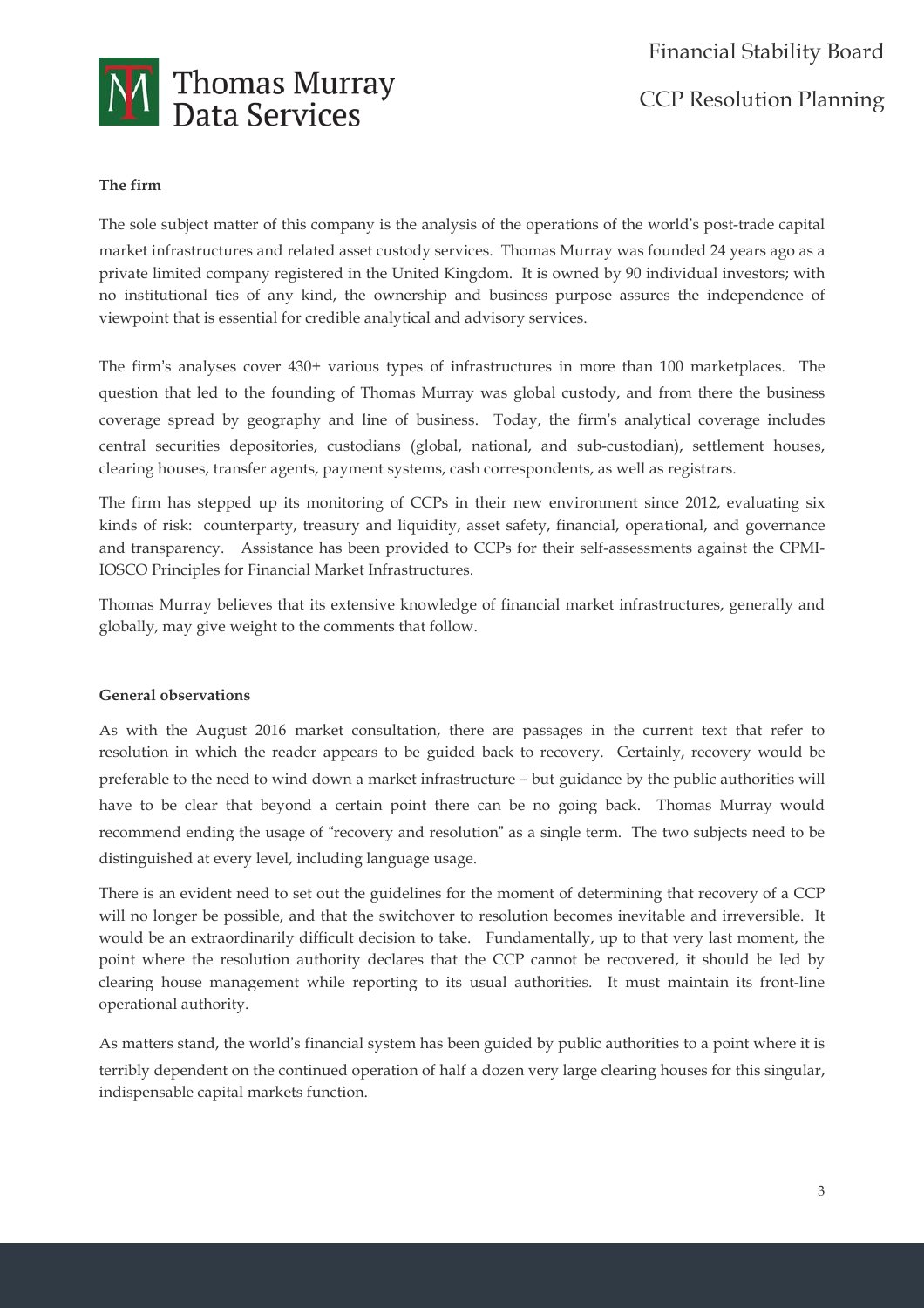

#### **Comments on the consultation**'**s ten subject areas**

1. We would restate the objective of this work: the key matter, in our view, is the continuity of public market operations, not financial stability for its own sake. Where there is a CCP in the midst of capital markets operations, its on-going functioning will by definition have become critical. It is on its way out of business at that point.

In the second sentence, there is, in our view, confusion between recovery and resolution. We understand resolution planning to be about how to maintain market operations after the decision has been taken that it is no longer possible to return to a matched book within the procedures laid out by, and resources available to, the CCP. The objective of resolution planning is the continuity of market activity during the wind-down of the infrastructure.

The document talks of "maintaining incentives" to centrally clear, but the day-to-day clearing of trades is less about incentive and more about market function and regulatory mandate. The operation of a CCP is an inseparable function of the markets for which it clears. The question that should be asked places the intangible in a physical environment, in order better to make the point: much like with machinery, how does one keep the market running whilst removing and replacing a vital cog?

2. We would add that the resolution authority should have all powers *when working in conjunction with the judiciary.*

The firm is of the belief that the resolution authority should not have the power to put the CCP into resolution prior to the CCP exhausting its procedures and resources related to its default management process. The resolution authority should be party to all decisions made and actions taken by the CCP, but if the CCP still has resources available to it, be they pre-funded or a legal commitment from clearing members under the rules of the CCP, then by definition the CCP is in recovery and not resolution. It should therefore be able to execute its default management process as planned.

Point 2.3 again returns the matter to the matched book question. In our minds, that possibility would no longer exist. Resolution authorities must accept that the point of no return will have been passed. It is the extremity of the decision that should focus all parties' attention on the need to avoid getting into that position.

This firm believes that tear-ups lead to market imbalance – suddenly, contracting parties find their positions out of line. We believe this would prove extraordinarily unsettling at what would be a very bad moment, sending parties scrambling to find cover or go into new position exposures. There is also an element of arbitrariness in choosing which contracts to tear up, the longstanding example being the cancellation of regulated exchange orders after an extraordinary event, "fat finger" or equivalent – which are to be kept and which are to be nullified, and the same extends to the options, futures and ETF products derived from those trades during those few minutes.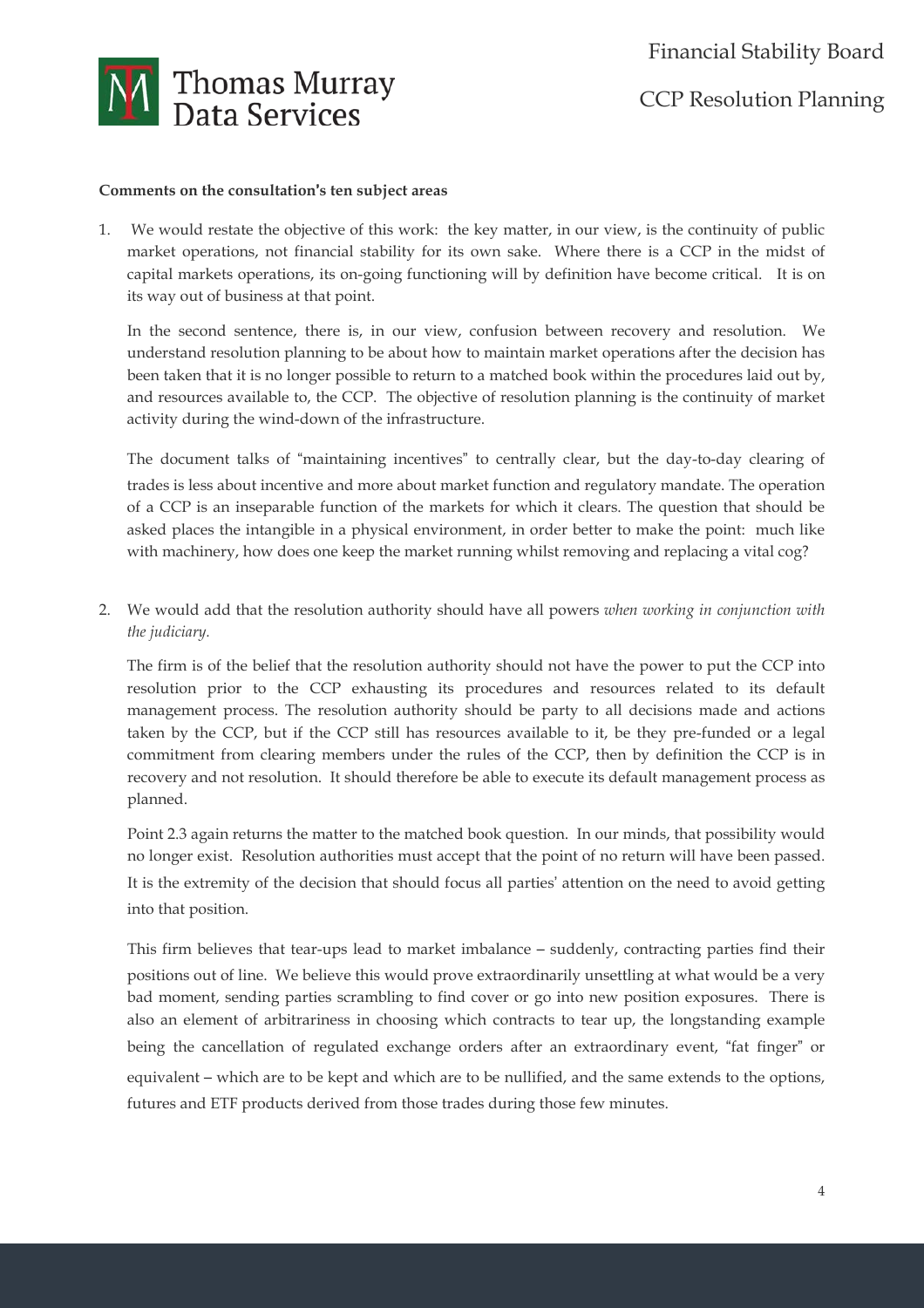# **M** Thomas Murray

A further complication with tear-ups is whether OTC is considered to be transacted on a private market or a semi-public market, some elements of which are now shown publicly. Running OTC trades through central clearing created problems on multiple levels, and the possibility of being subject to having one's contract torn up after having been concluded in a private or semi-private market adds to the sense of arbitrariness.

Concerning point 2.15, the liquidation of a market infrastructure should, insofar as possible, resemble the liquidation of any corporation. Thomas Murray understands the necessity of writing down equity and creditor positions, but would still need persuading on the matter of the "awarding" of new instruments of ownership. That seems odd, as if recapitalisation were to have something to do with liquidation. Recapitalisation sounds as though the failing CCP is to be restarted. Equally, it would be odd if the customers of the CCP, the clearing members, would be asked to cover the failings of the clearing house – that simply does not take place in business.

As to eventual claims on the parent company's assets, Thomas Murray would see why clearing members would find this a tempting alternative. But we have also understood that one of the policy aims of the CPMI-IOSCO Principles from 2012 has been to be ensure that market infrastructures operate well on a stand-alone basis, that a failure in one of them should not drag down the functioning of any other. That prior policy aim, which this firm supported in commentary submitted in 2011, would not appear to fit this newer point.

3. The decision to put a CCP into liquidation can only be taken by the resolution authority. Thomas Murray agrees. In this FSB document, the indicators listed that would lead to this judgment appear logical and exhaustive.

Under point 3.4, we do not believe a resolution authority can or should try to get "committed financial resources" beyond what was already established in the CCP's default waterfall and rulebook, if that is what this point is saying..

- 4. On allocating losses, under 4.3 the FSB paper raises the possibility of recapitalising the CCP, presumably for further central clearing. It seems contradictory to recapitalise a structure that is meant to be closing down. The other possible way of reading this text would be that the resolution authority is bringing in an entirely new owner interested in committing new capital as the CCP exits bankruptcy.
- of this clause, counterfactual calculations sound like a worse outcome. 5. We appreciate the objective of the no creditor worse off safeguard. Our comment is that counterfactual arguments about what might have been the pay-off under the CCP's liquidation rules compared with what the resolution authority later had to determine sounds like an invitation to endless litigation. More simply, clearing participants have to assume that changes in regulatory risk are real enough, a cost of doing business even during liquidation. While we understand the purpose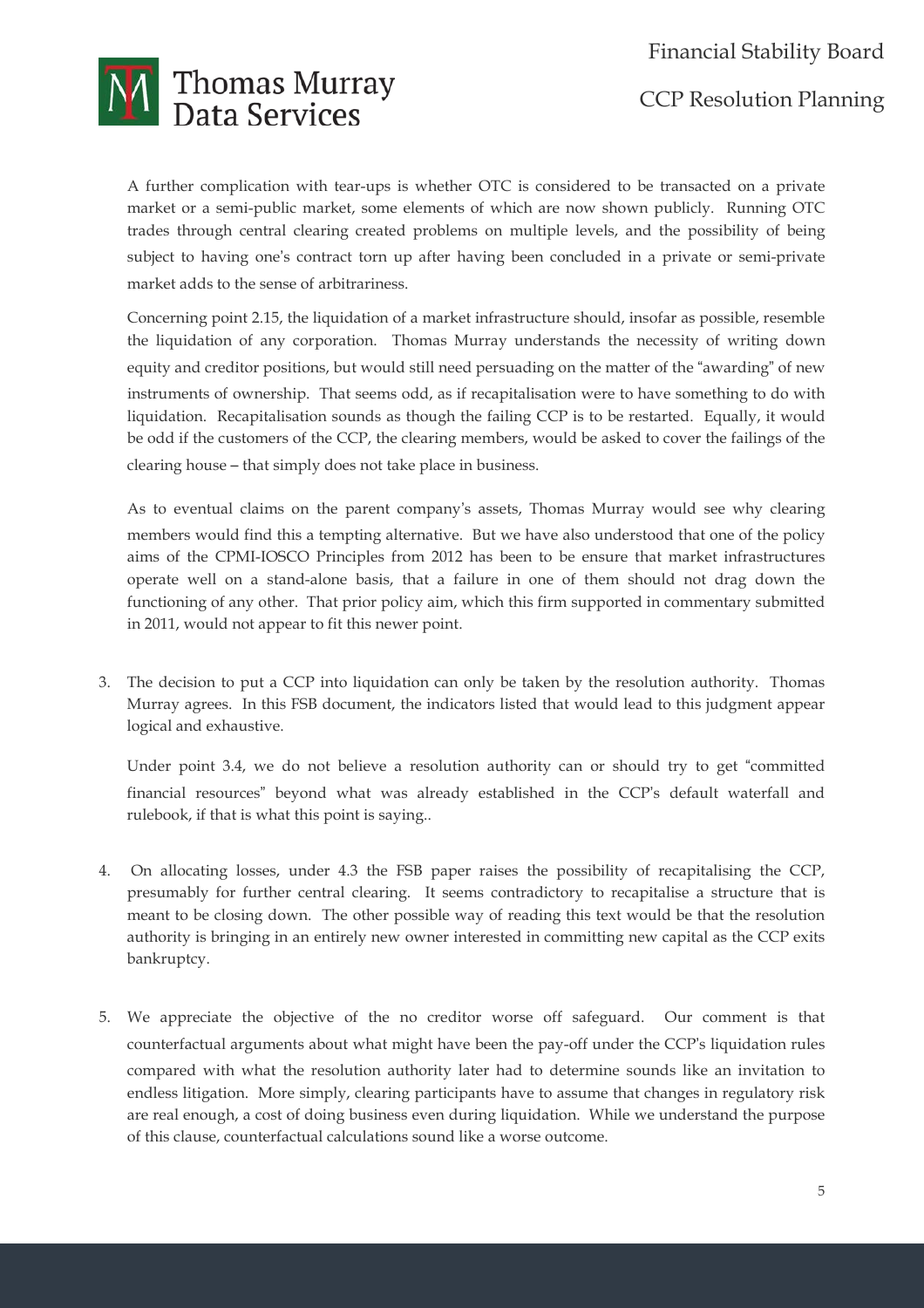### Financial Stability Board CCP Resolution Planning



6. Financial resources for resolution are the heart of the problem. If resources were adequate for recovery, we would not find ourselves asking this question. The CCP should not be placed in resolution whilst it still has the resources to attempt to rebalance its positions.

Thomas Murray understands the aim of avoiding the public purse. The one intermediate step that might be worth exploring is having the institutional investors using exchange-traded derivatives and OTC contracts, the contracting parties, get more involved in risk management and be made to understand that in extreme circumstances some of their resources might be on the line. This new liability would create quite a shock, we do realise. It is our understanding, too, that central bank users of OTC contacts do not have to provide margin – maybe the provision of public resources in this sense, as required of private parties on an equal basis, could be used to increase the assets available to a CCP for current, ongoing operations, thereby reducing the risk in the first place. At any rate, these two ideas might be explored before recourse to outright public ownership of a CCP.

As to temporary public ownership, our note of caution is that "temporary" can last a very long time, and still be very expensive for the taxpayer. We strongly concur with the wording about credible and effective enforcement mechanisms and sufficient transparency must be provided in advance as to how this new entity would operate.

7. Resolution planning as stated in the grey area is correct. We agree that it is important that resolution plans covering different scenarios are developed, especially for scenarios that are not caused by a clearing member default and would in fact be due to clearinghouse management errors. We would add that the authorities need to lead on this plan, and that the agreed plan should be made public, largely if not in its entirety. It should be sufficiently transparent and daunting so that the incentive of the plan supports rigorous risk management by the CCP beforehand.

Point 7.2 again blurs the line between recovery and resolution. The recovery plan of the CCP will primarily be the default management procedure, recovering to a matched, risk-neutral book. The resolution plan, or at least the plan related to a clearing member default scenario, should concern the period after the default management procedure and the associated resources have been exhausted, and it has been determined by both the CCP and the resolution authority that the CCP will not be able to return to a matched book. 7.3 further blurs the lines; if part of the plan is to replenish the financial resources of the CCP then this should surely be deemed as recovery. As worrying as it may be, authorities need to be clear that resolution means resolution, the end of the CCP as we know it and move to a different market function, at least temporarily.

8. This firm supports periodic assessments as to the adequacy of resolution planning, perhaps in conjunction with stress testing. The markets do evolve, and the plans must be adapted accordingly.

of those managers, like it or not. On this matter as on this entire subject, the resolution authorities must at all times act co-operatively with the management of the CCP. As a practical matter, there is a great dependency on the expertise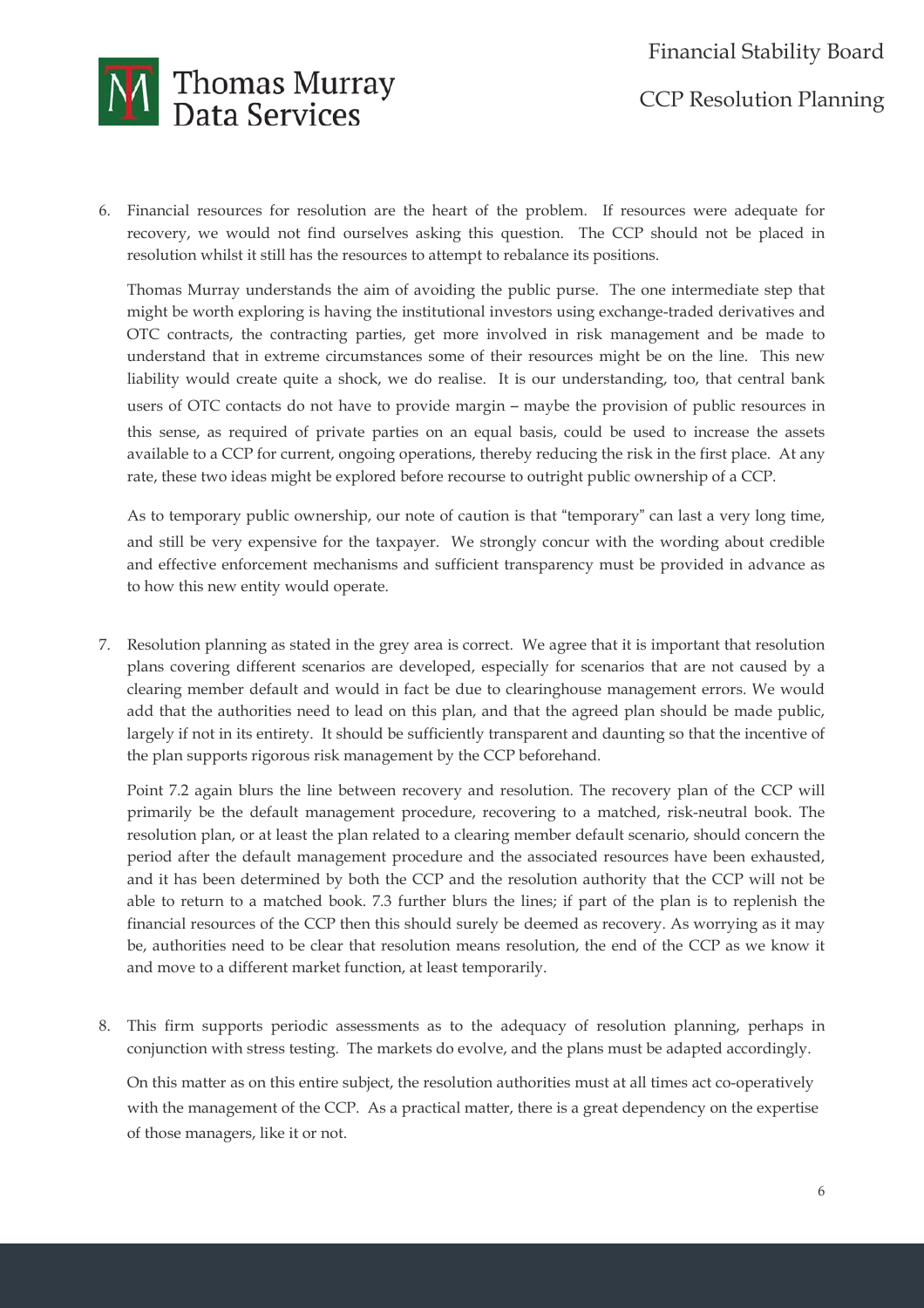

9. Concerning multi-jurisdiction crisis management groups, this firm believes there is already good coordination amongst capital markets authorities on the topic of market infrastructures. We agree that this co-ordination on the matter of liquidation needs to be formalised. We would suggest that the resolution authorities take it as a given that the failure of an entire CCP would immediately have questions of interconnectedness, given cross membership of general clearing members, as well as the dispersal of assets.

Thomas Murray would also suggest that the Crisis Management Group of several resolution authorities immediately set up a corresponding group of concerned private sector clearing participants. There is a good historical record of collaborating on liquidation of defaulting clearing member assets, though nothing yet on a par with the potential fall-out of an entire CCP having to be closed down. It is nonetheless hard to see how private sector involvement in planning and execution would be a bad thing.

10. The effectiveness and enforceability of a CCP's cross-border contractual arrangements should be showing up clearly in its disclosure of its level of observance of the CPMI-IOSCO PFMIs. This point is central in the context of on-going operations, let alone in liquidation.

In this firm's collaboration with FMIs on these Principles, we have often found weaknesses in Principle 1 on the legal bases of the infrastructure. Laws are either out of date, which is understandable given the modified positions of infrastructures post-2007 / 2009, and also that there is a lack of jurisdiction backing up the enforceability point. Much of what is new on paper has simply not been tested in the courts.

#### **Conclusion**

 $\overline{a}$ 

Since 2009, global policy makers have put the capital markets in a progressively more awkward cul-desac by trying to accommodate the risk inherent in banks' OTC derivatives contracts in the environment of clearing regulated, public market contracts. This "solution" to the counterparty problem never seemed likely to succeed, in this firm's view, no matter how and how much clearing house operations were to be tightened. The BIS statistics<sup>[1](#page-6-0)</sup> underscore the point that the remaining risk to the market remains essentially as high as in 2008 anyway, though it has likely that this has been largely passed off to other actors.

The goal now should be to back at least some of the way out of this policy impasse. The only definitive way we can imagine is to make bilateral contracting parties responsible for the risks they choose to run,

<span id="page-6-0"></span>which for some reason is not counted. If it were to be counted, the exposure would be lower, but by an amount we do not believe <sup>1</sup> "Derivatives market is short of a \$ 3.7 tn lifeboat." Central clearing has not proved a magic solution for systemic risk, according to a Financial Times opinion published on 10 February 2017. We note that the BIS definition is netted position excluding collateral, anyone actually knows.